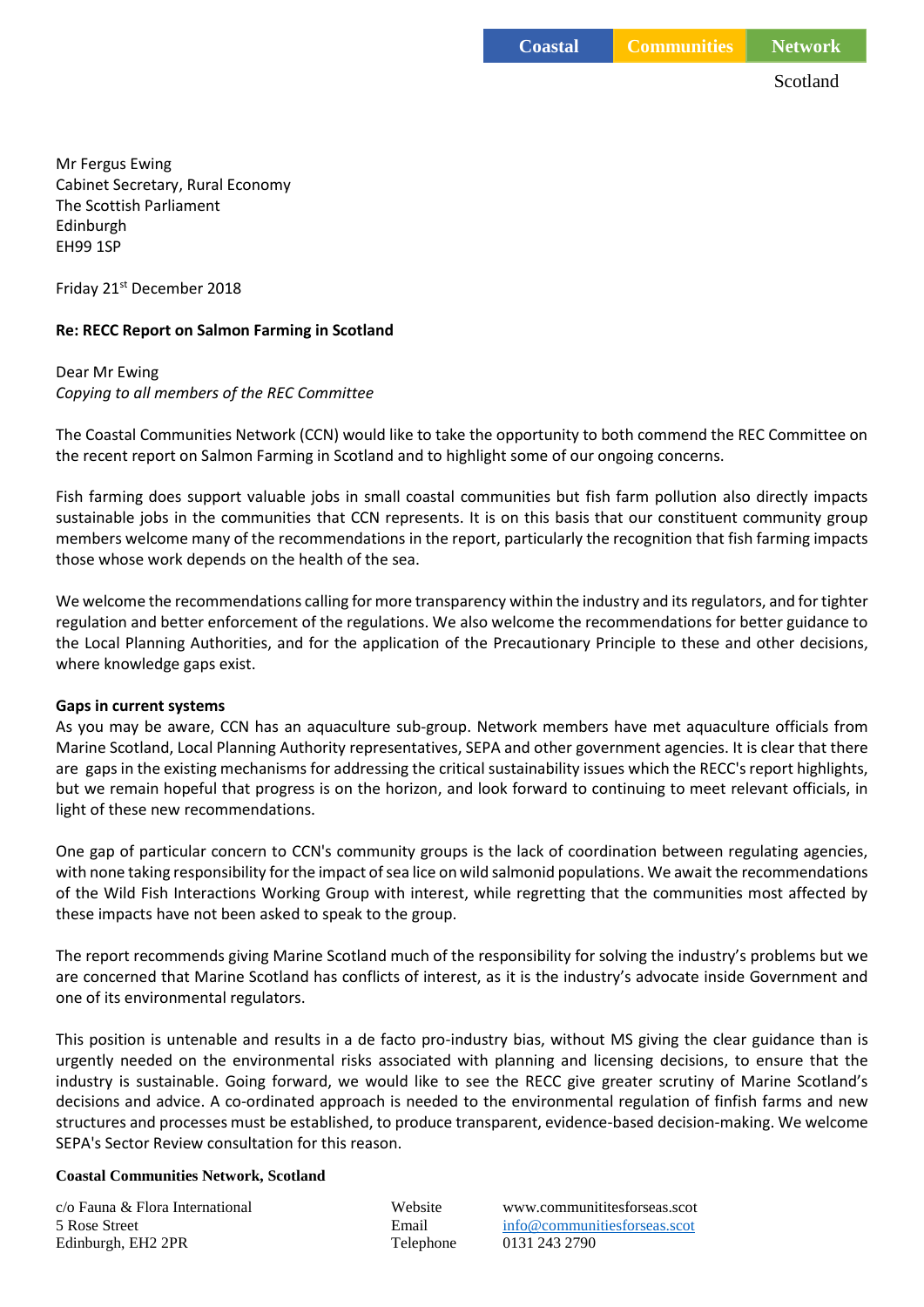### **The Precautionary Principle**

CCN welcomes the report's recommendation that *"urgent and meaningful action needs to be taken…before the industry can expand"*. Given the scale of the environmental impacts that have been made clear in both the ECCLR and REC Committee reports, and in SEPA's most recent report on the long-lasting pollution of the seabed by fish farm chemicals, CCN believes there should be a temporary halt to expanding fish farms and licensing of new sites. We have presented evidence to the RECC inquiry and at meetings with SEPA and MS officials to support our case for a temporary halt to the expansion of the industry, until it can be shown to be sustainable.

During that time an Environmental Impact Assessment should be done of the whole industry, including the impact of sea lice on *w*ild salmon and sea trout, and of pollution on creel fishing and other jobs, based on first understanding the carrying capacity of the sea for fish farming using open nets. SNH told the RECC inquiry that this carrying capacity is unknown.

CCN commends the REC Committee for its recommendation that *"the Scottish Government should provide strong and clear leadership in ensuring that the precautionary principle is applied, producing appropriate policy and guidance documents as necessary."* Applying the precautionary principle is a legal obligation and a vital safeguard to protect the environment and those whose sustainable jobs depend on it, when there is a likelihood of harm but in the absence of certainty. It is the application of common sense, when the risk of long-term harm is high.

We urge the Scottish Government to now apply the Precautionary Principle in a timely and meaningful way, in order to protect the livelihoods of the coastal communities we represent, and the health of the sea on which we depend. This is to ensure that the industry's ambitious plans to double in value by 2030 do not leave a legacy of harm.

#### **The status quo is not an option**

It is disappointing that the RECC report's top line still assumes that the salmon farming industry brings a net gain in jobs and income. Until the job losses caused by salmon farm impacts are fully assessed there is no certainty that this is true, in which case the Government's policy for expansion is based on a false assumption and the economic costs to Scotland could be negative. We do not yet have the full picture and urge the Scottish Government to study the socioeconomic costs of finfish farming with open nets, as well as its benefits

Scotland should be proud of the health its seas, and of its seafood and tourism businesses that depend on them. The Scottish Government is committed to the principle that the polluter pays to clean up its own waste. It is now time for the fish farming industry to lead the world by doing so. It is our shared opinion that closed containment systems are the end goal which the industry should be working towards and there is a golden opportunity to achieve this change now, with millions about to be spent on new equipment. It is very positive that the REC Committee has requested urgent work on closed containment and on considering incentives that could move the industry in that direction. This would be much better than developing larger open-net farms in high-risk exposed locations where there will still be sea lice and pollution problems, and where escapes of farmed fish are more likely

The industry and HIE told the RECC inquiry that Recirculating Aquaculture Systems will remain prohibitively expensive for the coming decades. This is not true, as shown by [this news item](https://www.fishfarmingexpert.com/article/can-pure-salmon-change-the-game-for-ras-grow-out/?utm_campaign=newsletter__12_12_2018&utm_source=netflex&utm_medium=email) in the industry press.

There are also viable, closed containment systems already working in the sea, for instance Akvafuture in Norway.

Scotland is at risk of missing out on these game-changing, innovative closed containment technologies, which would create many more jobs than the present, rapidly automating industry can, if it continues to use out-moded, polluting open-nets. Only Government can achieve this sort of transformative change. At present, more and more coastal communities are realising that this is an anti-social industry, polluting a shared resource, which is terrible for the

#### **Coastal Communities Network, Scotland**

c/o Fauna & Flora International Website www.communititesforseas.scot Edinburgh, EH2 2PR Telephone 0131 243 2790

5 Rose Street Email [info@communitiesforseas.scot](mailto:info@communitiesforseas.scot)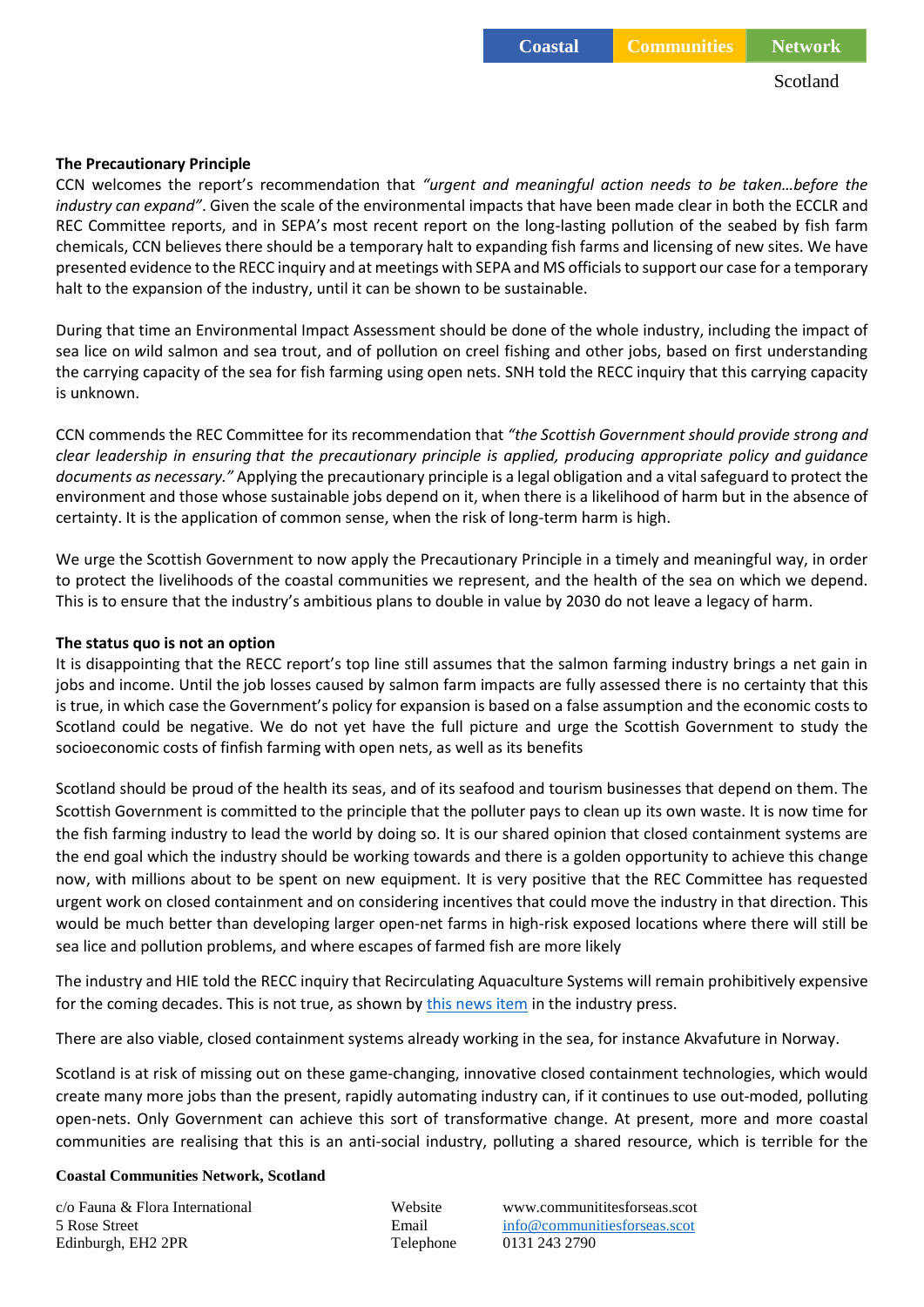reputation of Scottish seafood. By achieving a world-leading change to closed containment, you could make us proud once more of the Scottish salmon industry.

The REC Committee has echoed the ECCLR Committee's statement, and your joint ministerial statement, that 'the status quo is not an option', but since the RECC inquiry and the ECCLRC's environmental inquiry were announced, we have seen a number of very significant expansions, including two at inshore sites in the Sound of Jura, at farms that have bad records for sea lice and deliberate overstocking. Proposals for the [Isle of Gigha,](https://publicaccess.argyll-bute.gov.uk/online-applications/applicationDetails.do?activeTab=summary&keyVal=PBPAECCH0GB00) the wild side of Jura (north o[f Corpach Bay\)](https://publicaccess.argyll-bute.gov.uk/online-applications/applicationDetails.do?activeTab=summary&keyVal=PD1P8HCH0GD00), [Loch Carron](https://wam.highland.gov.uk/wam/applicationDetails.do?keyVal=PGQJ7JIH0FM00&activeTab=summary) and Kilbrannan Sound, among others, are currently awaiting determination.

As Cabinet Secretary for the Rural Economy, you must now decide how best to implement the REC Committee's recommendations. We urge you to take this opportunity to ensure that Scotland's finfish farming industry is something to be proud of, rather than leaving a legacy of harm to the other sustainable jobs in our communities.

Yours sincerely,

The following Community Group members of the Coastal Communities Network (the Aquaculture Sub-Group):

[Community Association of Lochs and Sounds \(CAOLAS\)](http://www.caolas.org/) [Community of Arran Seabed Trust \(COAST\)](http://arrancoast.com/) [Craignish Restoration of Marine and Coastal Habitat \(CROMACH\)](https://www.communitiesforseas.scot/about-the-network/community-groups/craignish-restoration-marine-coastal-habitat-cromach/) [Fairlie Coastal Trust](http://www.fairliecoastal.org/) [Friends of Loch Etive](http://lochetive.org/) [Friends of the Sound of Jura](ttps://www.friendsofthesoundofjura.org.uk/) [Save Seil Sound](https://www.communitiesforseas.scot/about-the-network/community-groups/save-seil-sound/) [Sea Change Wester Ross](http://seachangewesterross.co.uk/) [Skye Communities for Natural Heritage \(SCfNH\)](https://www.communitiesforseas.scot/about-the-network/community-groups/skye-communities-for-natural-heritage/) [South Skye Seas Initiative](http://www.southskyeseas.org.uk/) (SSSi)



Community Association of Lochs and Sounds (CAOLAS)



Community of Arran Seabed



Craignish Restoration of Marine and Coastal Habitat Trust (COAST) Fairlie Coastal Trust(CROMACH)



#### **Coastal Communities Network, Scotland**

c/o Fauna & Flora International Website www.communititesforseas.scot Edinburgh, EH2 2PR Telephone 0131 243 2790

5 Rose Street Email [info@communitiesforseas.scot](mailto:info@communitiesforseas.scot)